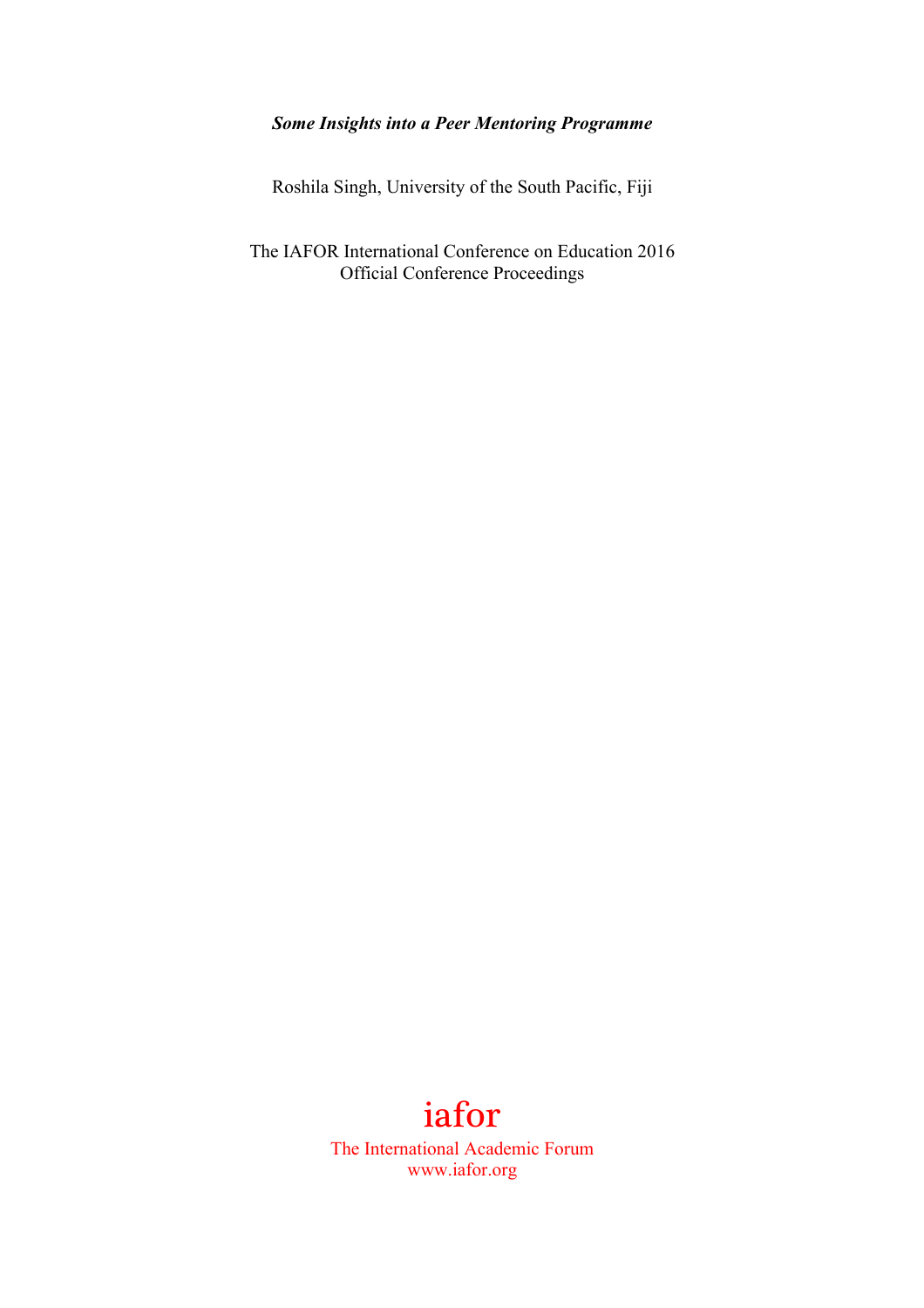## Introduction

This paper describes a small scale study of students' expectations with the peer mentoring programme coordinated by the Student Learning Support (SLS) section of the Faculty of Business and Economics (FBE) at the University of the South Pacific (USP). USP is regionally owned by 12 member countries from the South Pacific and therefore attracts students from diverse cultures and learning backgrounds.

In 2014, FBE SLS shifted its style of mentoring which used to involve tutoring and coaching to discipline focused study strategies through the implementation of Peer Assisted Study Sessions (PASS). The main intention for the change was to incorporate student and discipline centered learning approaches applied by PASS, which would subsequently enable students to self-direct their learning.

The impetus for the study was twofold. First and foremost, it would enable delineating how students, hereafter mentees, were responding to PASS strategies which they were exposed to through the SLS mentoring programme. Another, the study would identify factors that mentees found conducive to the mentoring environment, so that it could then be employed to further enhance the programme for SLS, and eventually allow a full implementation of PASS.

## The Study Context

In 2006 the mentoring programme was established in the Center for Excellence in Learning and Teaching (CELT) at USP. Prior to the start of each semester, the newly recruited and continuing mentors underwent a day's training on the roles and responsibilities of the mentor and the objectives of the programme. Mentor recruitment involved an initial short listing on the basis of high grade point averages and successful interviews.

A published brochure (Centre for Excellence in Teaching and Learning, 2009a) on the Mentoring Programme informed on the following activities that would be undertaken during a session:

Assistance is provided in terms of

- 1. unpacking assignment question
- 2. looking at tutorial questions
- 3. understanding lecture notes
- 4. doing research for assignment
- 5. proper referencing
- 6. exam preparation past year papers

The Mentoring programme did emphasise that the mentors were not to tutor their mentees (Centre for Excellence in Teaching and Learning, 2009b), but it was not clarified how group strategies would be utilised to achieve the objectives laid out in the brochure.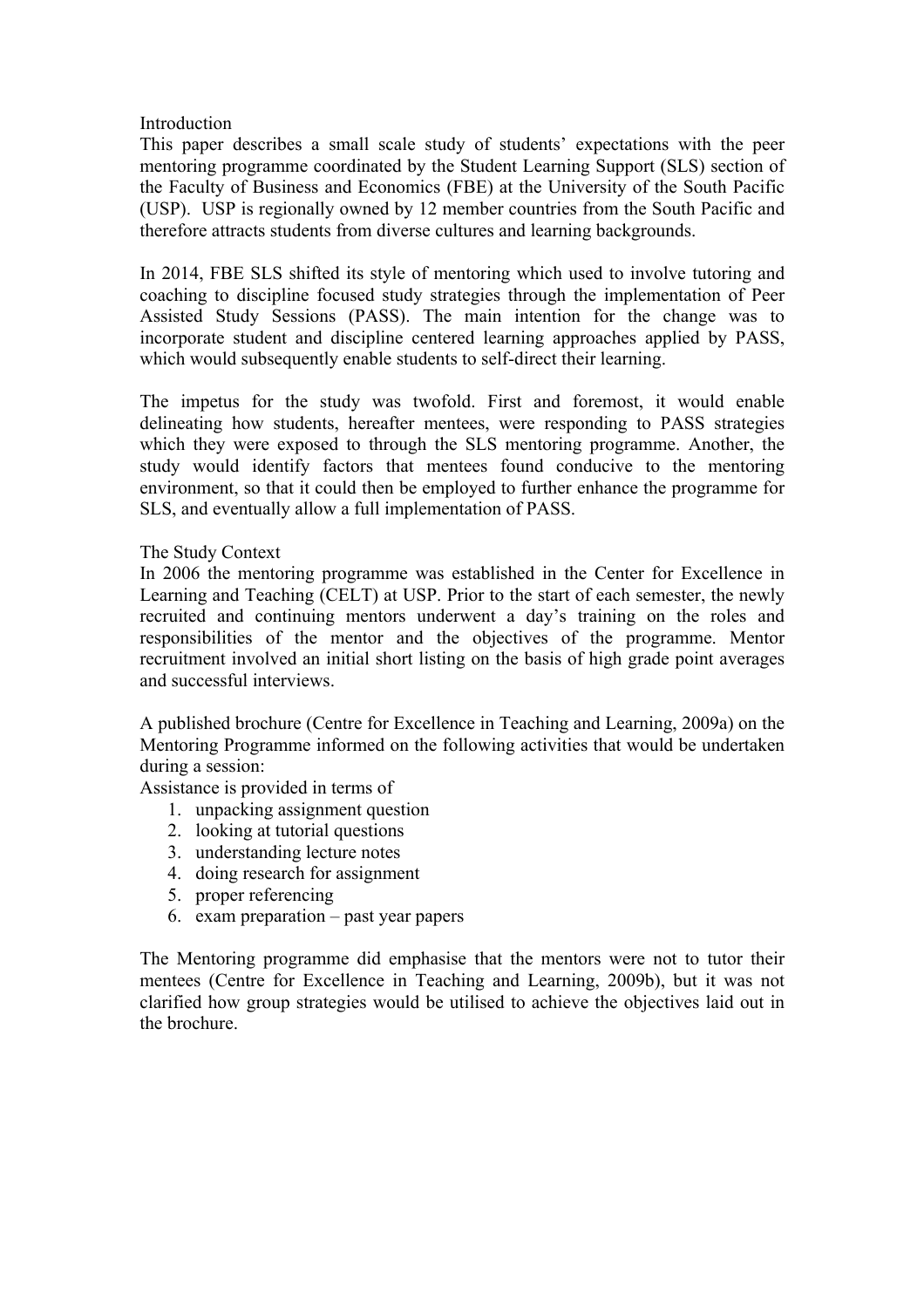According to the Mentor Training Workshop booklet (Vakamocea, 2009b, p. 8), a mentor possessed the following attributes: guide, friend, listener, coach and responsive adult. As such, the programme alluded to the mentor as an experienced 'study buddy'. Furthermore, the Term and Conditions for Practice provided the following guideline on how a mentor in CELT would mentor:

Aim to spend some time with each mentee on one on one interaction.

Do not only do things in groups.

It is generally inappropriate to include your friends in your time with your mentee(s).

Your mentee(s) should be receiving your full attention.

The of your time should be with them, although it is OK to spend time with other pairs or doing group activities occasionally.

Avoid spending time with one or more other pairs if it is not beneficial for the building of a strong relationship between you and your mentee.

Your mentee is here to build a relationship with you not with his or her friends (Vakamocea, 2009b, p. 2).

This description suggests that the mentor and mentee relationship was a one on one learning support platform and was expected to be nurtured even during a group session. As a result, the traditional concept of a mentor, someone who is more experienced (Ragins, 2009, p. 240), was established and continued. A CELT mentor was projected as someone who would facilitate the academic and social well-being of mentees.

In 2009, CELT was decentralised into the three faculties at USP enabling the management of each of CELT's programmes to be more faculty oriented. CELT was rebranded as Student Learning Support (SLS). Nevertheless the physical importation of SLS into each faculty did not occur until late 2011. Each faculty SLS then recruited and trained their respective mentors under a new banner, namely the Senior Peer Mentoring Programme (SPMP) and the mentors were formally referred to as Peer Mentors. There are now three SPMPs, one in each faculty.

In early 2013, Peer Assisted Study Session (PASS) training was initiated for all SLS staff at the Australian National Centre for PASS, University of Wollongong. This was to add the supplemental instruction platform that PASS involved, and consequently have an internationally recognised programme operating alongside SPMP. Furthermore, application of PASS would standardise all SLS SPMP operations at USP.

PASS is distinct from traditional mentor led sessions in that it nurtures self-directed learning approaches. It aims to provide a non-remedial approach involving collaborative learning activities that give more autonomy to learners in deciding how to proceed with their learning. As such it moves away from using the term 'mentor' to 'PASS Leader' since it tends to exude the conventional hierarchical role of the mentor. In order for a PASS session to be effective, participants need to be prepared and have to participate in directing the course of the session. Group consensus is used to direct the session and this can at times result in open-ended sessions and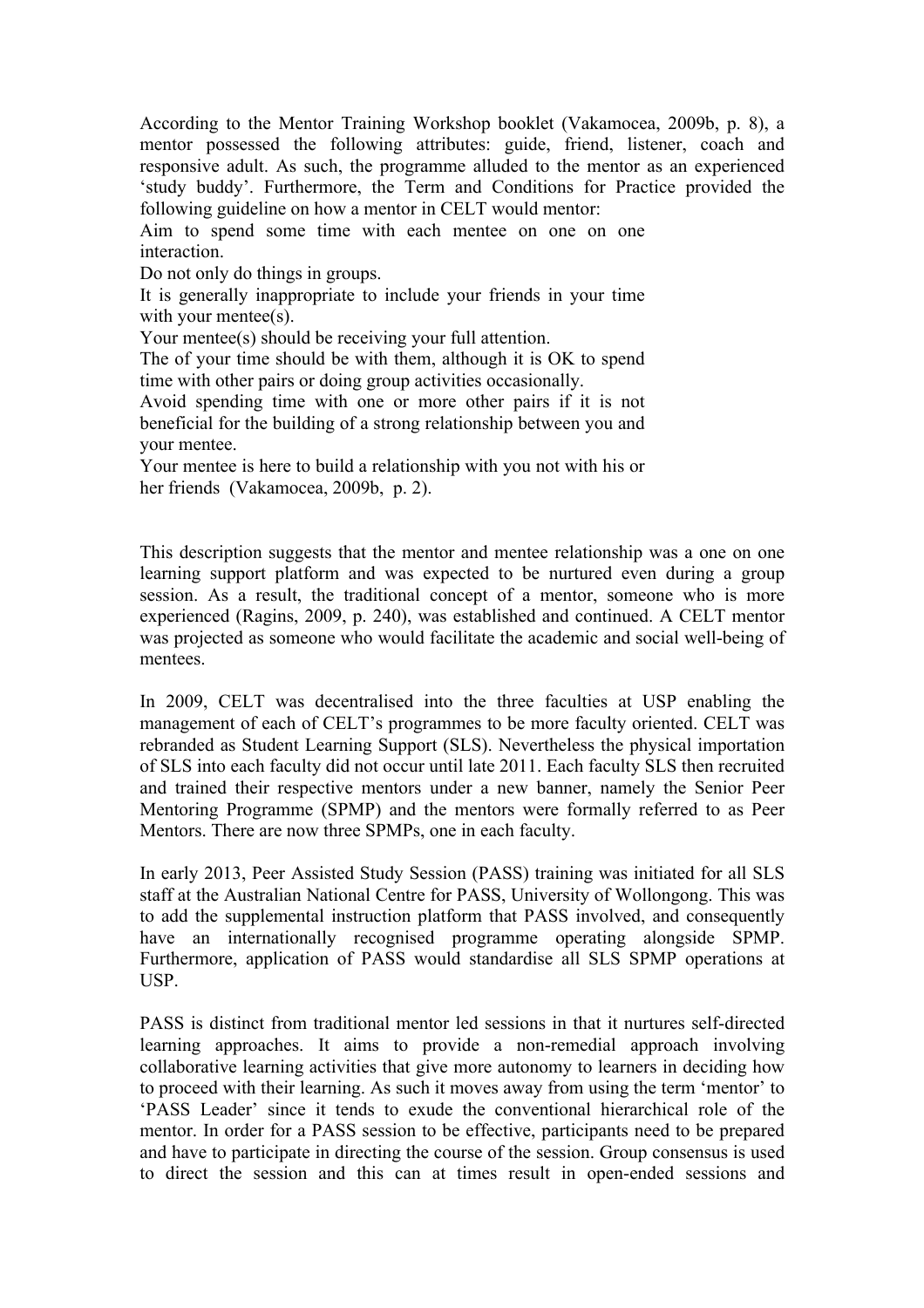unconfirmed solutions. In such situations, mentees are asked to consult with course tutors and lecturers. These strategies make PASS very different from the SPMP in FBE. The details of their distinction are tabled below.

SPMP PASS • Peer Mentor is a guide and friend who provides academic and social support. Session may simulate a tutorial. Mentor training does not address facilitation of academic content. PASS leader redirects mentees to information source. There is no re- teaching or introduction of new content. • PASS leader receives training on how to avoid re-teaching. • Cooperative learning techniques applied  $\rightarrow$  solutions confirmed during session by the Peer Mentor. • Collaborative learning techniques used  $\rightarrow$  solutions confirmed through consensus from mentees • Peer Mentor not expected to attend lectures • PASS leader attends some lectures, and meets regularly with lecturers and tutors; network with academic staff and SLS established • No formal observations conducted • PASS leader and session observed and evaluated Mentees fill out programme evaluation at end of semester and feedback provided to School staff, HODs Regular evaluation of programme conducted and feedback provided to School staff, HODs Source (Peer Assisted Study Sessions, 2012)

Table 1 Some distinctions between SPMP & PASS

FBE SLS gradually implemented PASS first by informing faculty staff, and also conducted a workshop for one of the schools. PASS was rolled out to one first year course in the faculty, however, the title PASS was not used. This was mainly to trial PASS strategies within the existing SPMP, and assess how mentees would respond to PASS. Mentoring for other courses continued according to usual practice. In 2014, all new and existing mentors were trained according to PASS requirements and two first year courses were run as PASS courses. For quality measures and a requisite of PASS, mentors were observed formally and discussions with mentors ensued as per the stipulated criteria set by PASS. FBE SLS still uses the title Senior Peer Mentoring (SPMP) programme.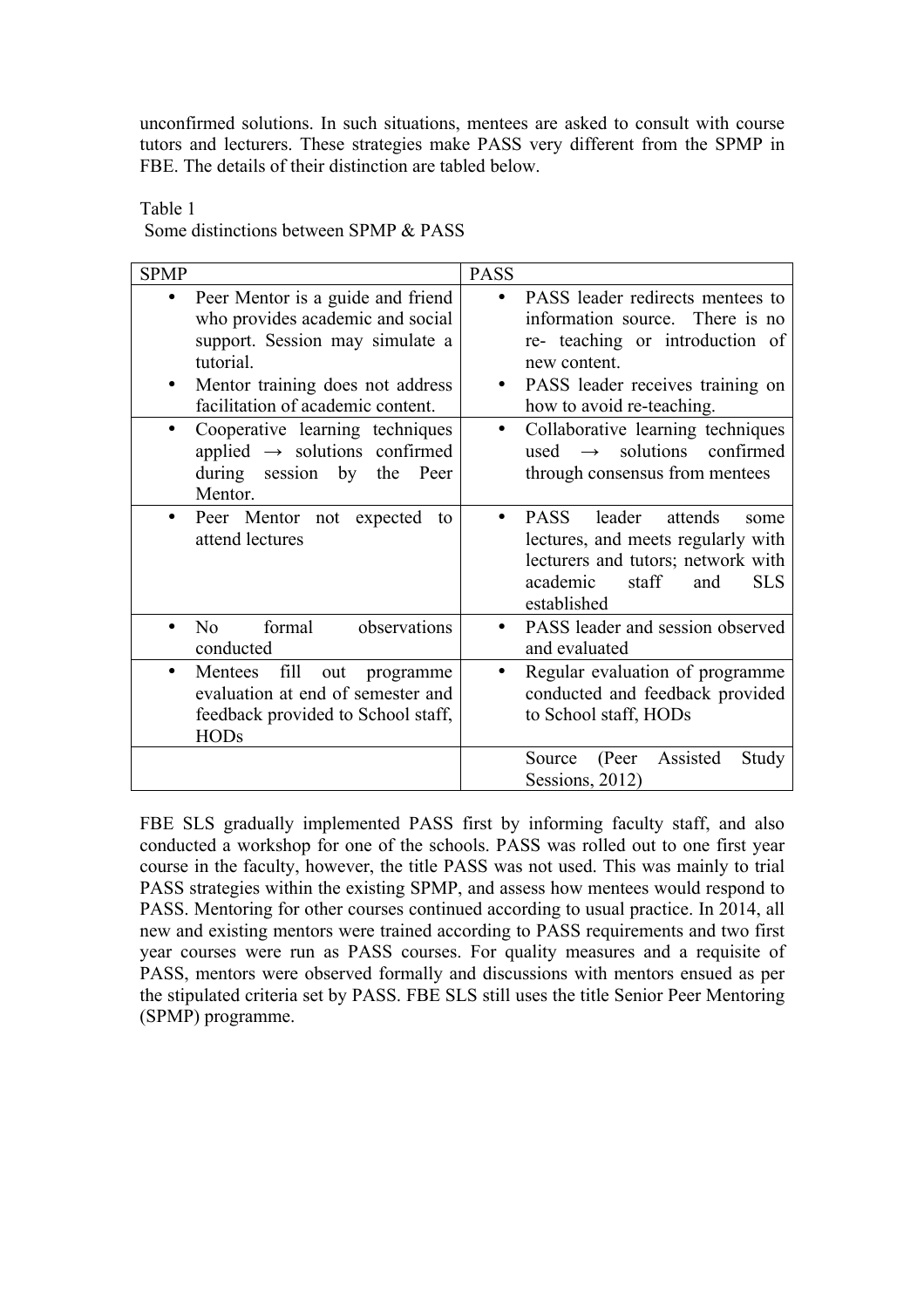With the implementation of PASS strategies, a huge shift in the learning approach was realized. This became evident when some mentees verbally commented that their mentor was not teaching them properly. Other remarks were:

The mentor should come prepared… and not tell to look for information in the book …

The mentor always tells us to discuss with each other…she doesn't tell us the answer … other students don't know … that's why we come for mentoring.

The mentor is like the lecturer … only different … I can't go to the lecturer. The mentor should tell us the answer ….

Evidently, these comments indicated that some mentees' expectations of the sessions were different from what they were experiencing during the sessions.

In order to elicit a general overview of how FBE mentees viewed their sessions, a small scale online survey was conducted. The study queried whether mentees found their sessions satisfactory and their reasons for their response. This paper presents findings from the survey.

Literature Review Defining Peer Mentoring

Peer mentoring programmes fit within the social development theory framework (Vygotsky, 1978) which state that learning occurs through interactions people have with other more knowledgeable people. For students, this translates to their peers, teachers and other experts who engage in cooperative dialogue (Doolittle, 1995) with them to support them in internalising new information.

The term cooperative learning has been used quite interchangeably with another similar group learning terminology, namely, collaborative learning. While essentially, both terms denote group learning, literature (Brufee, 1995; Panitz, 1999) distinguishes the two with regards to the purpose for group interaction. According to Bruffee (1995), cooperative learning maintains the conventional relation of teacher and student and there is a fixed instructional outcome of each session. Group activities are supervised and managed by an authority figure that is viewed as the 'more knowledgeable other'. Group interaction tends to focus on learning foundational knowledge. Collaborative learning situations, on the other hand, reposition the status quo present in cooperative learning environments. The learners are empowered to engage in critical thinking and debate. As such collaborative learning is more studentcentered where "... students provide input into what the class does and how it does it. This includes decisions about what to study, how to study it, ... which group activities to do, how assessment is conducted, and what rewards and punishments – if any – are given" (Panitz, 1999, p. 11). Bruffee (1995), states that cooperative learning strategies are better for foundational knowledge, whereas collaborative learning is more appropriate for higher level interaction.

Peer Mentoring programmes in tertiary learning environments have traditionally reflected a 'hierarchical relationship' between the mentor and their mentees (Fullerton 1996, p. 7). This perception persists mainly due to the fact that a mentor is someone who is 'looked upon' for guidance and support despite the mentor's role encompassing attributes of a 'trusted friend' (Colvin & Ashman, 2010, p. 127). Tarrion and Leonard (2007) show that peer mentoring relations are usually based on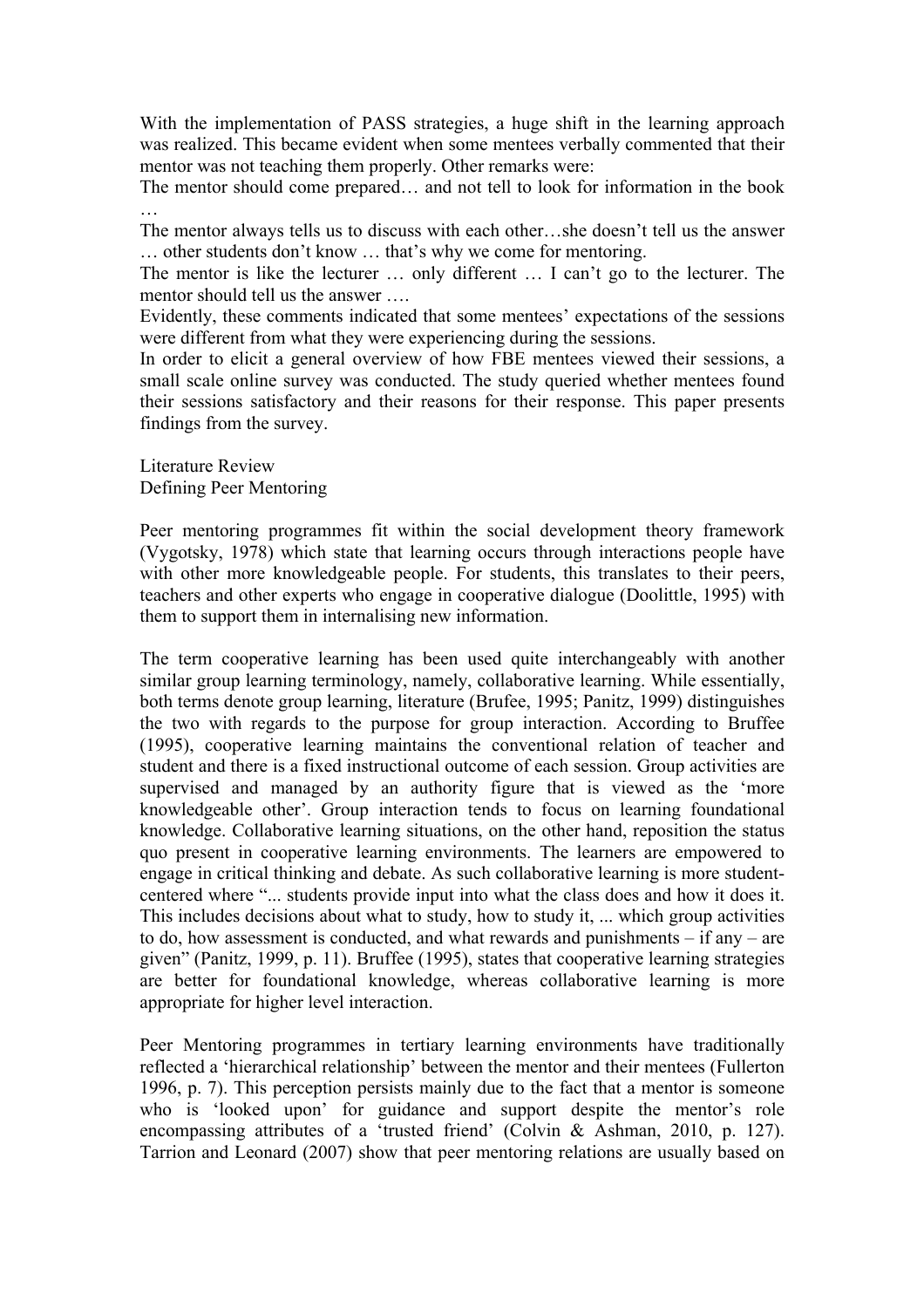criteria such as maturity of age, experience, academic achievement, high selfmotivation which therefore make a peer mentor a popular academic support agent. Considering that there are various strands of mentoring relationships and expectations, it is essential to delineate what they are so as to better understand how each type operates. Townsend et al (2011) categorise mentoring into three types of relationships namely; academic mentoring, peer mentoring and peer tutoring. While academic mentoring involves a faculty staff providing academic and emotional support to mentees (students), peer mentoring and peer tutoring involve student to student engagement. Their distinction for the two clearly describes that peer tutoring comprises 'teaching' students either in a one on one or in small group settings; whereas peer mentoring does not provide such tutoring but shares academic learning experiences and provides academic support during the peer mentoring context. These illustrations tend to reinforce the peer mentor's hierarchical role of someone who has more experience and thus is able to provide guidance.

#### The Pacific Mentoring Context

Chu (2012) describes that mentoring is a process which builds strong relationships that are necessary for positive development in Pacific students. This development involves a sense of closeness between the mentor and protégée, sense of empowerment for the protégée and opportunity for the protégée to become a mentor as well. Chu (2012, p. 131) maintains that mentoring is about '…creating relationships of influence' and this involves recognising, understanding and empathising with the needs of mentees. Chu's sentiments echo Thaman's (1996) call for greater sensitivity in Pacific students' learning experiences and learning contexts. Thaman (2009) explains that a learning environment is culturally democratic when it recognises the need of the learner to identify with his/ her culture and language and subsequently use that culture to co-construct meaning. In doing so, the students' worldviews are considered and used as a tool to understand new information. Thaman (2009, p. 2) argues that many Pacific Island nation curriculums do not encourage such learning environments and consequently gaps between how the learner has been taught by his/ her cultures and how they are expected to learn in formal (western) classrooms occur. For instance, Phan (2008, p. 372) describes that Pacific students' approaches to learning are shaped by their primary and secondary schools. Two illustrations are forwarded to describe students' pre-tertiary learning contexts. The first demonstrates strong reliance on information provided by teachers.

Since Pacific classrooms are 'teacher directed and controlled' (Taufe'ulungaki, 2003, p. 31), there is a prevalence of 'spoon-feeding' (Landbeck & Mugler, 1994, p. 287; Benson, 1995, p. 12; Latu & Young, 2004, p. 4). As a consequence, students tend to expect the same when in tertiary learning environments. Students at USP have themselves reported expecting to be provided with detailed notes by their lecturers, so that they do not have to refer to their readings and are not detracted from irrelevant content (Landbeck, 1997, p. 26). The second illustration is the strong prevalence of an exam culture. As there is considerable preoccupation with completing the requirements of the curriculum and ensuring maximum pass rate, little attention is given to how students are learning their content (Tuimaleali'ifano, 2007, p. 25). As such, students resort to rote learning and memorising (Landbeck & Mugler, 1994, p. 288; Phan & Deo, 2008), which in due course poses difficulty for them when transitioning to tertiary learning environments (Landbeck & Mugler, 1995), where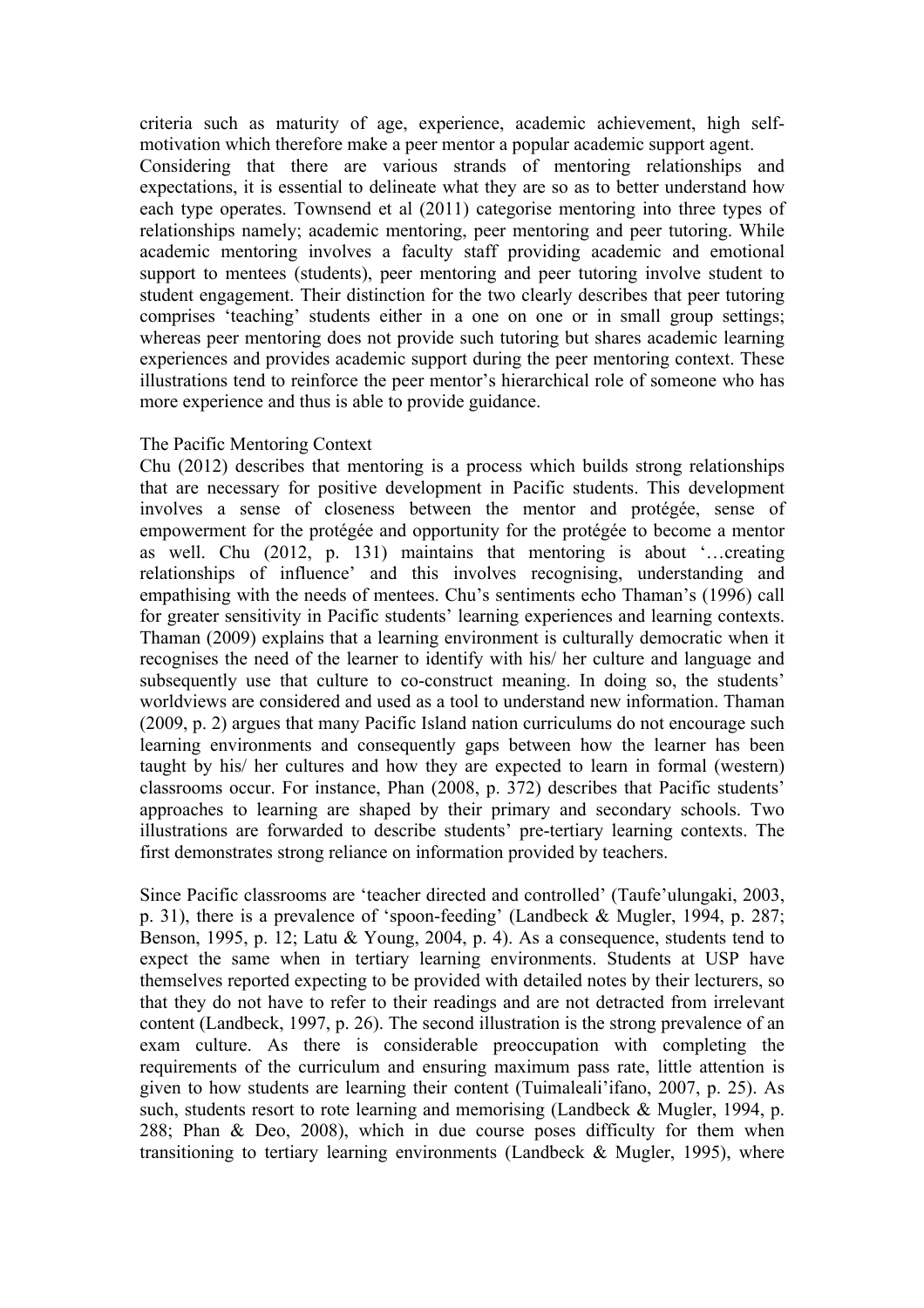students' conceptions of learning excludes the development of higher order thinking such as problem solving and critical thinking (Landbeck, 1997, p.28).

In order to address such 'gaps', Young (1991, p. 87) explains that learners play an instrumental role in the learning process and therefore should be involved as active agents. His view that the "… learner is a pedagogical partner, rather than a pedagogical object" effectively supports Thaman's (2009) call for teachers to create culturally democratic environments where students can recourse to their own cultures to manage their learning processes. Additionally, Chu (2013, p. 9) suggests that learners' learning strengths should be taken advantage of and their learning communities need to be encouraged if successful outcomes in learning were to be achieved. As such, learners need a non-threatening environment where they are able to employ learning tools that suit them best and enable them to achieve their learning goals.

So the question that arises is why some SPMP mentees were reacting in the manner they did when their SPMP environment was enabling them opportunity to discuss and share knowledge. It is assumed that although PASS strategies were empowering mentees to self direct their own learning, they seemed challenging for some mentees which was manifested through their comments.

In order to assess whether current mentees were satisfied with their mentoring sessions, this study was undertaken. Due to the comments and attitude of some mentees (as presented earlier), it was already presumed that some level of dissatisfaction with FBE SLS peer mentoring sessions existed.

# The Purpose

The study set out to identify:

- Whether current mentees were satisfied with their mentoring sessions (used PASS strategies)
- Their reasons for satisfaction or dissatisfaction with the programme

#### • Research Design

This study was conducted through an online survey questionnaire. While surveys are fast paced and easily conducted, their main drawback is that response rate can be low and responses may not provide an in-depth understanding of the situation at hand (Robson, 1997, p. 128). Since the aim of the study was to obtain an overall assessment of how mentees viewed the present mentoring strategies, the survey approach was employed. It was also hoped that the findings generated from this study could lead to a more extensive research on USP students' expectations from their learning environments should such a need is indicated.

The survey questionnaire was based on six questions. Questions 1, 2, 4 and 6 were closed and options were provided to curtail responses. The questions were:

- 1. How did you learn about the programme? [From lecturer, web mail, friend, SLS presentation]
- 2. How many sessions have you attended? [One/ two/ more than two]
- 3. If you attended less than 5 sessions, why did you discontinue with them?
- 4. Were you satisfied with the sessions? [Yes/ No]

5. Is there anything you would like the sessions to address more specifically – what is it?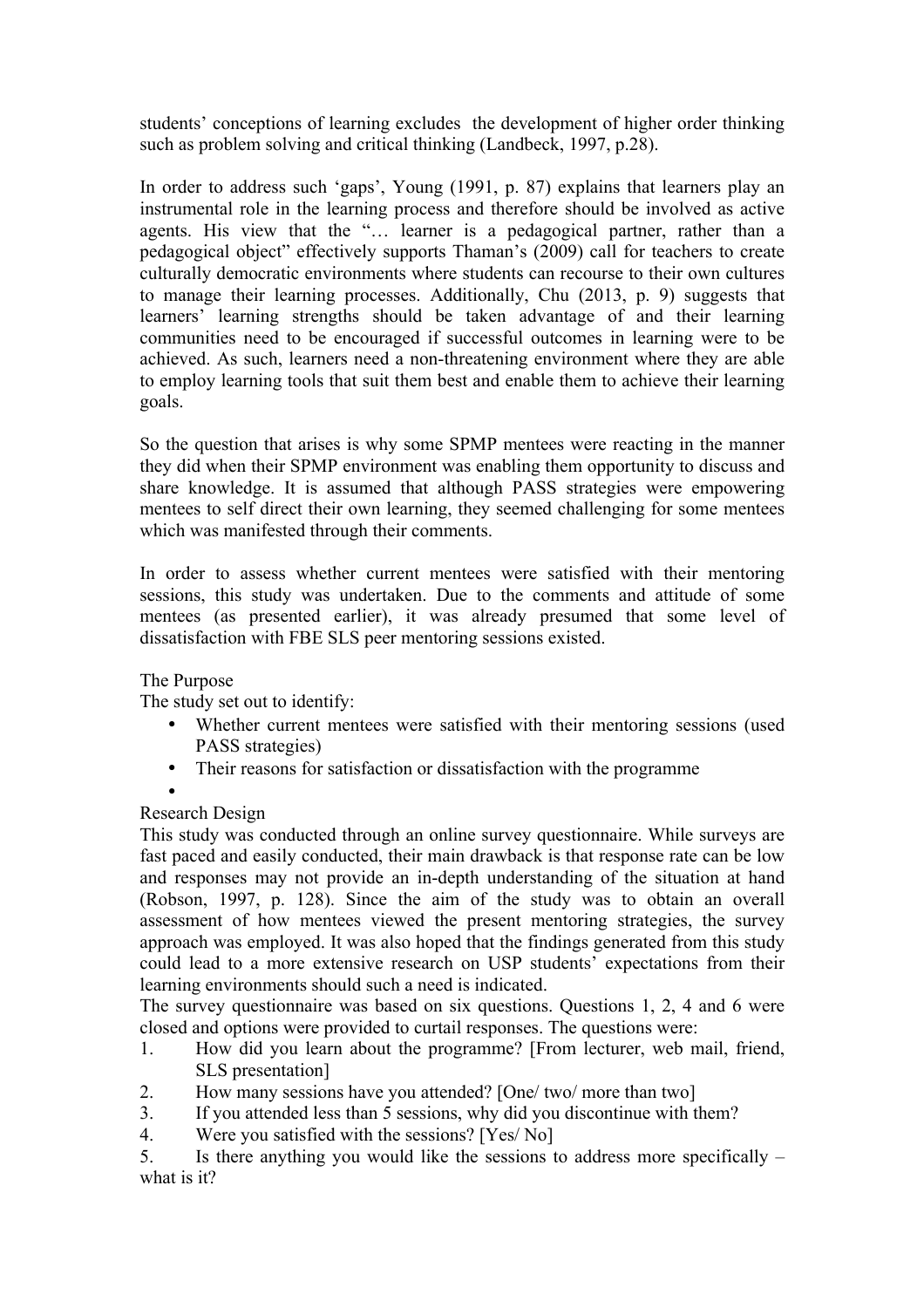## 6. Would you recommend the programme to your friends? [Yes/ No]

The questionnaire was devised using the usual mentoring programme evaluation questions through the online Google Docs mechanism and the link was sent out to 489 mentees during the final two weeks of semester 2, 2014 through email. A follow up email was sent with the hope of obtaining maximum response rate. The email also contained a note explaining that all responses would be contained within USP's ethical conventions and that the students had the right not to respond. The mentees are from the Pacific Island countries which constitute the various member countries of USP.

Altogether 59 mentees responded to the survey which was considered final after a response period of 5 weeks. 60% of respondents are of itaukei descent from Fiji, whereas the remaining 40% represent Vanuatu, the Solomon Islands, the Federated States of Micronesia, Samoa and Tonga. The Google Docs platform enabled the presentation of data for Questions 1, 2, 4 and 6 into simple statistical charts and these are provided in the results section.

Questions 3 and 5 were open ended and so their responses needed separate analysis. The responses were coded accordingly and thematically categorised. For instance, responses from Question 3 were listed under study commitments and personal commitments.

The response items for Question 5 were categorised as reasons for satisfactory and unsatisfactory expectations. Comments were mostly focused on techniques used during session and common factors that reflected mentees' perceptions of session, and mentees' perception of mentors' role.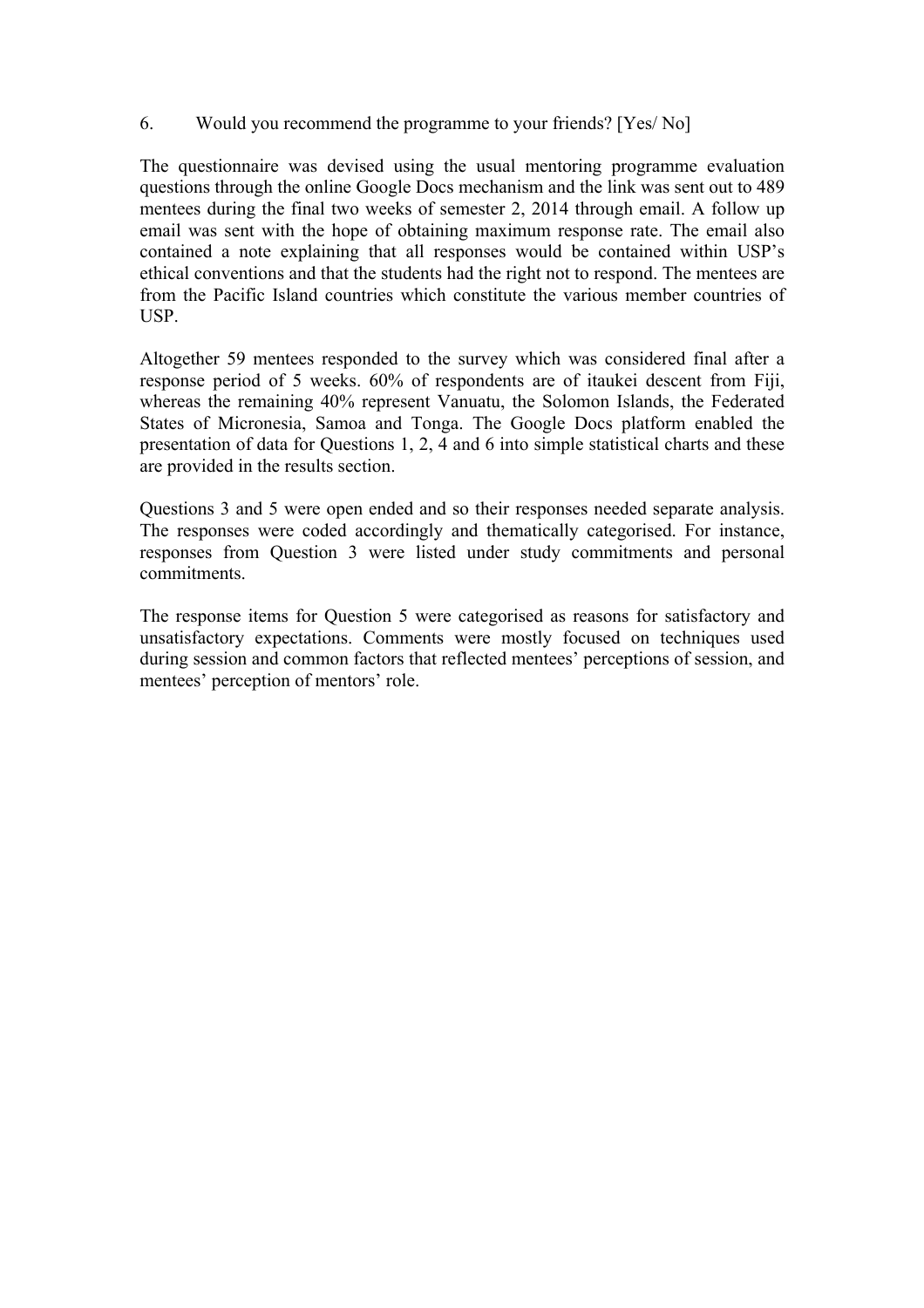Results Responses to the survey are presented accordingly.

# Programme Information

The question provided four options to how the mentee had learnt about the programme: from a friend, from the Student Learning Support presentation, from the course lecturer, from webmail. Majority students indicated that information regarding the SPMP was forwarded by their lecturer.



Figure 1. Source of information about SPMP

Attendance Majority mentees stated attending more than 2 sessions.

Figure 2. Number of sessions attended by Mentees.

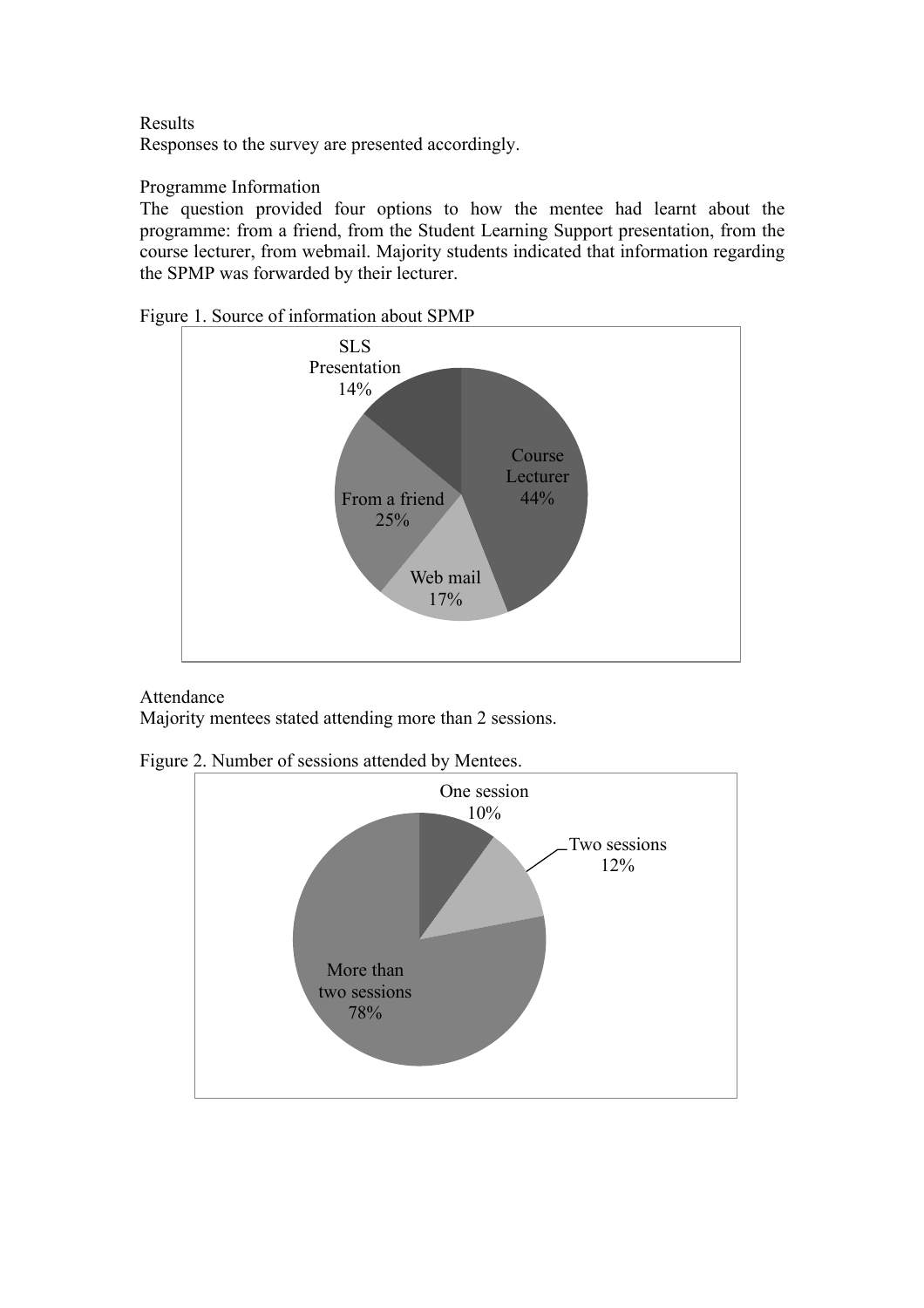However with reference to question 3, it was found that 28 respondents had attended less than 5 sessions. Both study and personal commitments constrained mentees from attending sessions. Assignments, learning about the programme late in the semester, poor mid-semester results leading to late start, work and family responsibilities were some of the reasons attributed to the low attendance rate. Other factors such as poor time management, mentor absence, not knowing about mentoring times, and dissatisfaction with mentoring were also identified as reasons for discontinuing with the programme.

## Session Impact and specific changes

While a large number of mentees reported that they were satisfied with their sessions, and a 100% positive response rate was achieved from mentees stating that they would recommend the programme to their friends, results demonstrated various reasons mentees provided for sessions being satisfactory or unsatisfactory.

Two common themes that emerged were mentees' perceptions of mentors' role and mentees' perceptions of how the session should be conducted.

The following table lists mentees' responses for satisfactory sessions. It delineates aspects that mentees considered beneficial and becoming of mentoring sessions.

Table 2

Reasons why sessions were satisfactory

| Mentors' Role                                                                                                                                                                  | During the Sessions                                                                                                          |
|--------------------------------------------------------------------------------------------------------------------------------------------------------------------------------|------------------------------------------------------------------------------------------------------------------------------|
| • Provided detailed explanations<br>• Covered assignment requirements<br>and assisted with assignments<br>• Helped prepare for tests $&$ exams<br>• Provides study tips/ hints | preparation<br>Test $\&$<br>$\bullet$<br>exam<br>conducted<br>• Addressed tutorial questions<br>• Students did not cooperate |

The table below lists mentees' reasons why the sessions did not meet with mentee's expectations.

Table 3

Reasons why sessions were unsatisfactory

| Mentors' Role                                                                                                                                                                                                                                                                                                                                          | How sessions should be conducted                                                                                                                                                          |
|--------------------------------------------------------------------------------------------------------------------------------------------------------------------------------------------------------------------------------------------------------------------------------------------------------------------------------------------------------|-------------------------------------------------------------------------------------------------------------------------------------------------------------------------------------------|
| Did not teach and coach on<br>$\bullet$<br>difficult content<br>• Did not simplify content<br>Did not explain<br>$\bullet$<br>Did not clarify queries<br>$\bullet$<br>• Did not focus on tests and exams<br>Did not cover tutorial questions<br>$\bullet$<br>not provide additional<br>Did<br>$\bullet$<br>examples<br>• Undermine mentees' capability | Focus<br>assignment<br>on<br>requirements<br>Address mentees' questions<br>Revise for tests and exams<br>Keep to par with course tutorial<br>schedules<br>Allocate more time for coverage |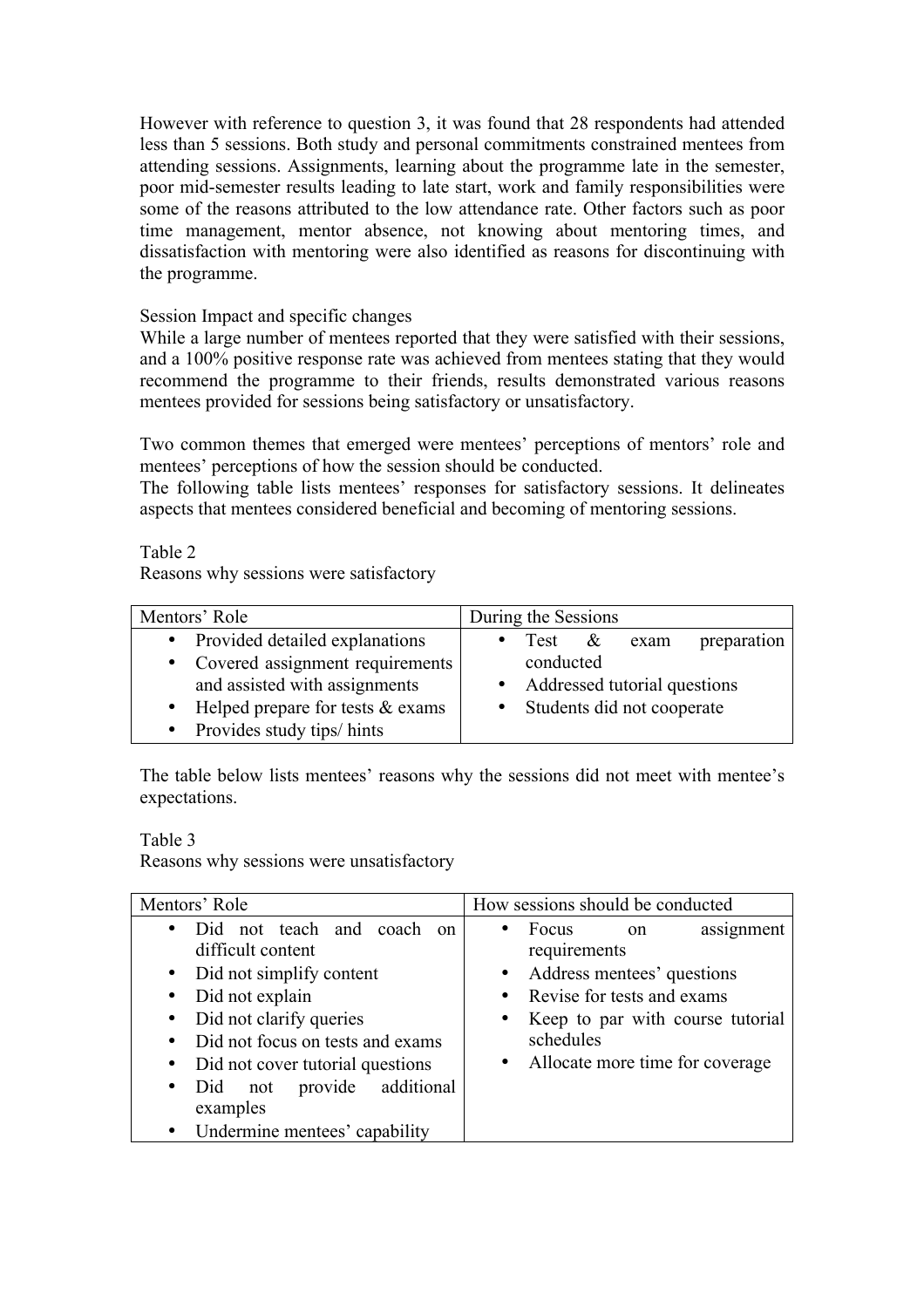#### **Discussion**

This study examined mentees' feedback on the FBE SPMP and whether the mentoring sessions were meeting their expectations.

#### Awareness of SPMP and attendance

The SPMP seemed to be viewed quite favourably by lecturers as reports showed student awareness of the programme was through their lecturers more than any other source. Furthermore, attendance was reported to be high but heavy course schedules and other personal commitments were factors affecting attendance.

#### Satisfactory aspect of SPMP

Generally, the response rate demonstrated that mentees were quite satisfied with their sessions; it was, however, evident from their specific comments that there was some dissatisfaction with the manner in which the sessions were being conducted. Since the question was open-ended, it generated responses on a range of latent issues such as noise levels, insufficient time and clashes between mentoring schedules, other commitments, and mentor absence contributing to dissatisfaction with the sessions. Nevertheless, majority comments targeted perceived mentor roles and preferred expectations from the sessions. The comments revealed disparity between mentees' expectations and the actual practices of SPMP.

To begin with, with the prevalence of teacher centered approaches that best describe learning prior to participating in SPMP, an obvious shift in learning style was realized when mentees were exposed to PASS strategies. Mentors prepared lessons and activities and mentees were expected to work collaboratively in order to find solutions. Mentor interventions were solely to 'manage' and facilitate direction, and not provide any instructional feedback. The method proved problematic for those expecting their Peer Mentors to provide coaching support.

A few justifications are forwarded for this attitude. Firstly, mentees stated that the one hour sessions were not sufficient to address questions brought in by them. Comments seem to imply that students were very dependent on their sessions for support with assignments and tests and if these were not being addressed, the sessions were inadequately fulfilling their purpose.

The second justification addressed mentor's role. Clearly, mentees do not perceive the mentor as a facilitator. Comments indicate that mentees view the mentor as someone who will demonstrate how to work on the activity, and situations that directly question, put them on the spot or expect them to be prepared to discuss in the presence of other mentees was considered upsetting and even offensive. The following comment clearly illustrates this:

I attend less than 5 sessions because the mentor did not teach the way I expected. He always try test each single person in front of others how well you understand. But he should understand some of us just went there to learn. That teaching approach does not help at all for some of us who are too shy. So as result I discontinue attending.

Mentors are expected to elaborate, address specific queries brought in by mentees and even assist with preparing for tests and exams. One comment clearly showed that the sessions were viewed as additional tutorials: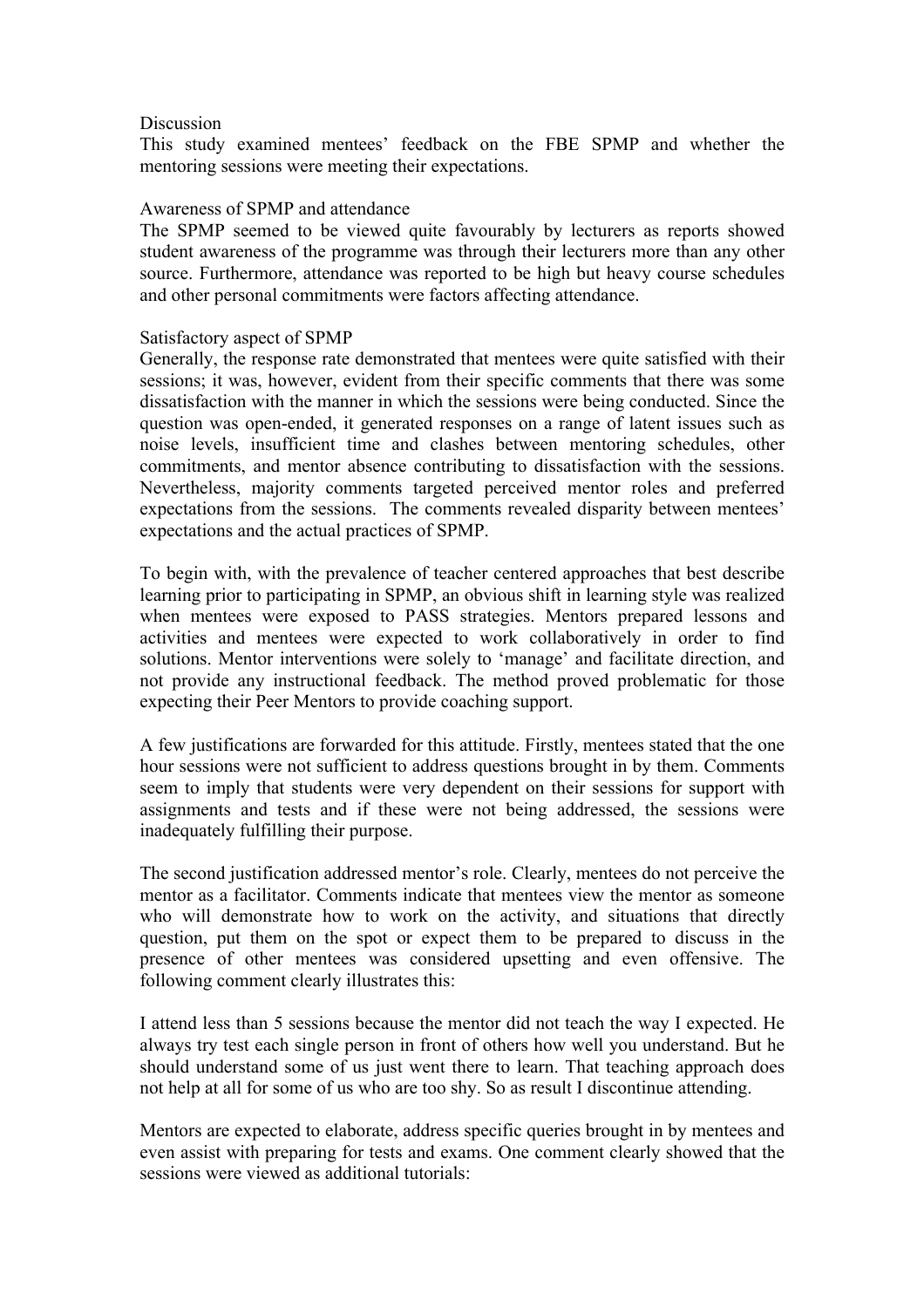Please ensure that mentors are covering something that is newly taught and up to par with the weekly lecturers.

SPMP sessions focus on content that are a week behind of their courses to prevent possible overlaps with tutorial activities and to provide review sessions. Responses on the sessions resulted in manifesting actual practices occurring during the sessions. Comments stating that sessions were satisfactory revealed that there were explanations, clarifications of questions and extensive preparation for tests and exams. It was also stated that at times other students were not cooperative. There are two plausible situations at work here. One, since mentees were not contributing effectively towards the activities (this had also been reported in one of the comments), their mentors may have been resorting to explaining and clarifying. This may have become a habitual practice in some sessions. The second situation could be that there was considerable dialogue and engagement which had led to the satisfactory remarks about the sessions.

Responses on why sessions proved unsatisfactory were paradoxical to reasons for why sessions were satisfactory. Comments reflected that if strategies were not teacher centered, they were not considered to be meeting mentees' expectations of mentor's role and mentoring sessions. Mentees further commented that mentors were not or were inadequately trained to conduct sessions. These attitudes were noted through the following comments:

The mentors should be more knowledgeable to put the subjects in simple aspects in which the mentees can be able to understand and that the mentors should [not] undermine the mentees capabilities.

Mentors should at least get some teaching tips before teaching their peers.

Most of them have no teaching background, failed to perform.

While it was not clarified what the term teaching in these comments alluded to, it was evident that mentor not simplifying content or pushing questions back to students was viewed as 'poor teaching' and lacking content knowledge respectively. On the contrary, a comment indicated that some students did desire opportunity to discuss their opinions.

They should allow student to share their views and they will judge or guide them instead of them telling or teaching everything.

Economides (2008) explains that collaborative learning environments tend to have learners from diverse cultural backgrounds, and with a multitude of learning styles and preferences. This is clearly demonstrated in the FBE SPMP context where some mentees were feeling undermined and offended when expected to contribute to discussion while others welcomed opportunities to actively participate during the sessions. Economidas (2008) further suggests that collaborative learning contexts need to be 'tailor made' to suit the needs of their learners which in the case of SPMP seems to be lacking, hence the unsatisfactory comments.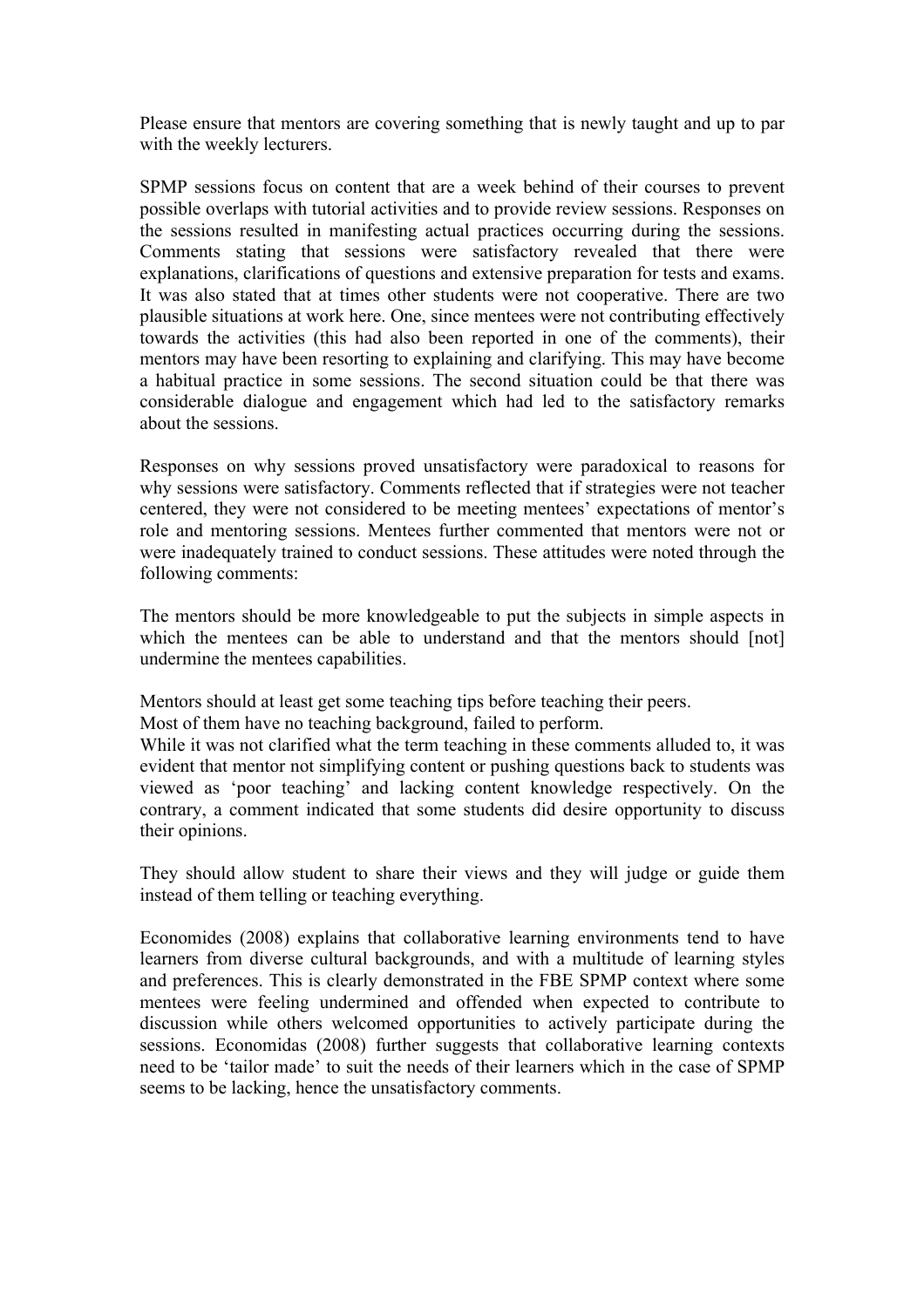The results reveal students' tendency to rely on teacher support in learning. Clearly, it is a habit that mostly likely has been moulded by pre-tertiary learning approaches and which students are finding hard to move away from. Evidently, SLS needs to orientate students into its mentoring programme with considerable sensitivity to this practice.

The sessions need to encourage positive growth which Chu (2012) states is a necessary outcome for Pacific mentees. This will involve incorporating Pacific values (Chu, 2013) and working together on the outcomes and a workable progression of each session. Mentees need to be included in dialogue where they are described the learning approach that will be used during their sessions and how it is likely to benefit them. They should be included in their own learning process rather than made to feel that some new approach has been forced upon them without any prior notification or engagement. PASS is circumscribed by discipline specific learning strategies which aim to make learners independent. This independence needs to be gradually inculcated which in turn should allow discussion between the mentor/ PASS leader and mentee about how a session is expected to proceed, what its learning outcomes are, and which strategies will be used. Since attendance in the programme is voluntary, the initial dialogue should be made a necessary requirement for all sessions so that new methods do not surprise students and new students do not feel 'out of place'.

With due respect to these suggestions, FBE SPMP can be enhanced by considering a juxtaposition of mentees' preferred expectations and the requirements of PASS. This will require dialogue on how to acclimatize mentees to PASS strategies, and how to engage them throughout the sessions (Ross, 2009, p. 6) so that they do not feel undermined or out of depth.

This study is relatively small. The number of respondents (59/ 489) represents 12% of commentary on the programme, however, the findings are consistent with issues and concerns that have been already outlined in existing literature on Pacific learners' learning preferences, and thus should not be considered negligible.

To recap, there is a conflicting interplay of learners' preferences and expectations with what FBE SPMP offers through its mentoring strategies. Responses have indicated that not all sessions are operating as per requirement. They are in fact slipping into traditional peer tutoring practices. Concurrently, sessions that are running as per requirement are preferred by some mentees. This exhibits that not all mentees' experiences in their sessions are unsatisfactory, and thus need thorough reassessment so as to adequately provide a conducive learning environment.

A reconfiguration and customization of PASS strategies to suit existing SPMP is needed if the programme is to foster positive expectations from its mentees.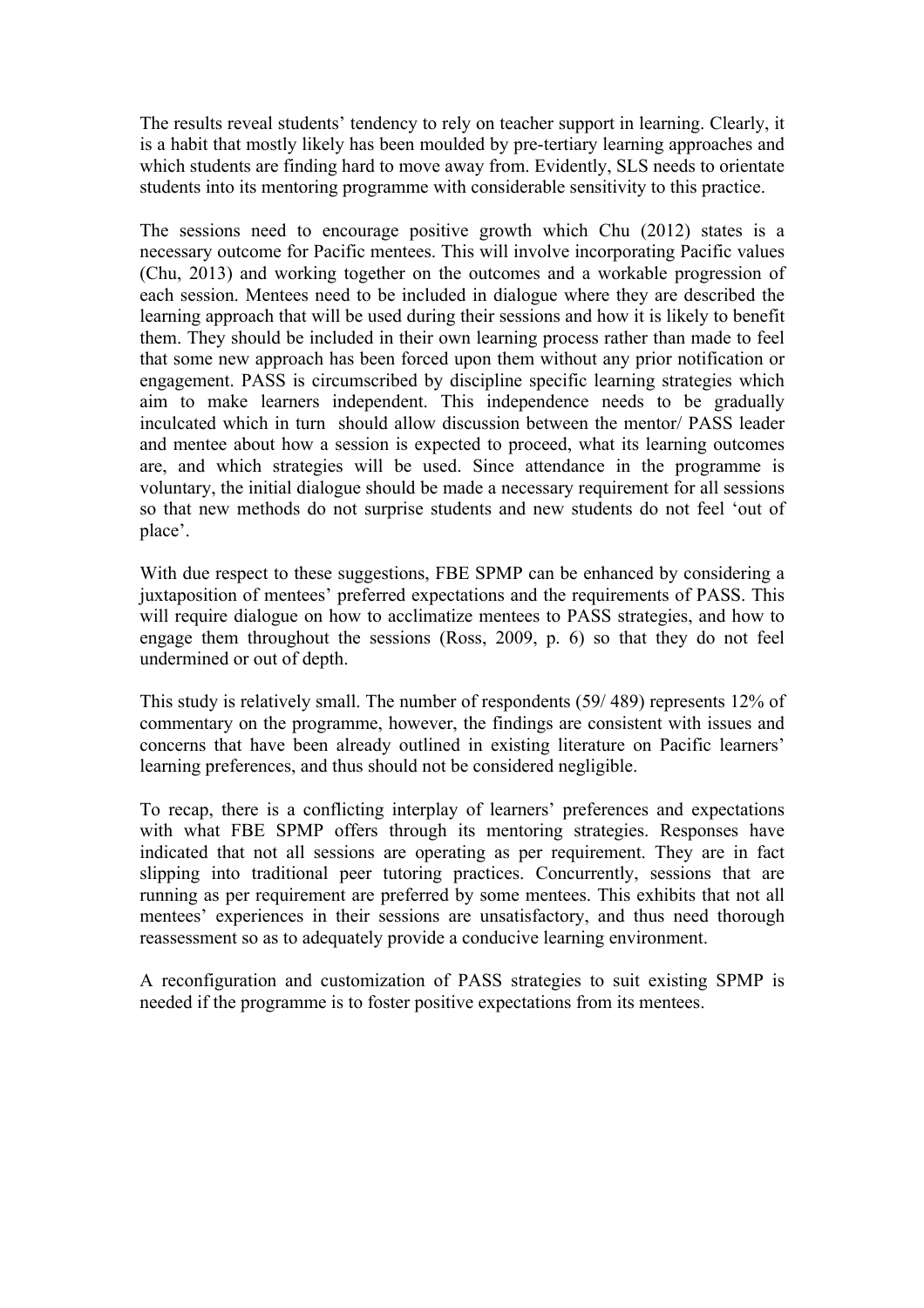#### **Conclusion**

The current Senior Peer Mentoring programme adopted PASS mainly to shift its tutoring and coaching practices to self-directed learning approaches circumscribed by PASS. After a year's implementation, FBE SLS set out to investigate whether mentees were satisfied with two aspects of the programme, namely, the mentor's role and the mentoring session.

The results from the study revealed that the programme is viewed as an additional learning platform for students, and is usually recommended to students by their lecturers. It was also discovered that although an overall satisfaction was predominant, there were conflicting expectations about mentor's roles and mentoring sessions. While some mentees favoured opportunities to engage with each other during their sessions, other mentees preferred to be tutored by their mentor. The former reaction was clearly positive and implied that there was preference for learning autonomy. The second feedback, however, indicated that there was an emphatic need to address the role of the mentor and the manner in which the session would be conducted to enable all mentees to ease into a more independent learning context and its expectations.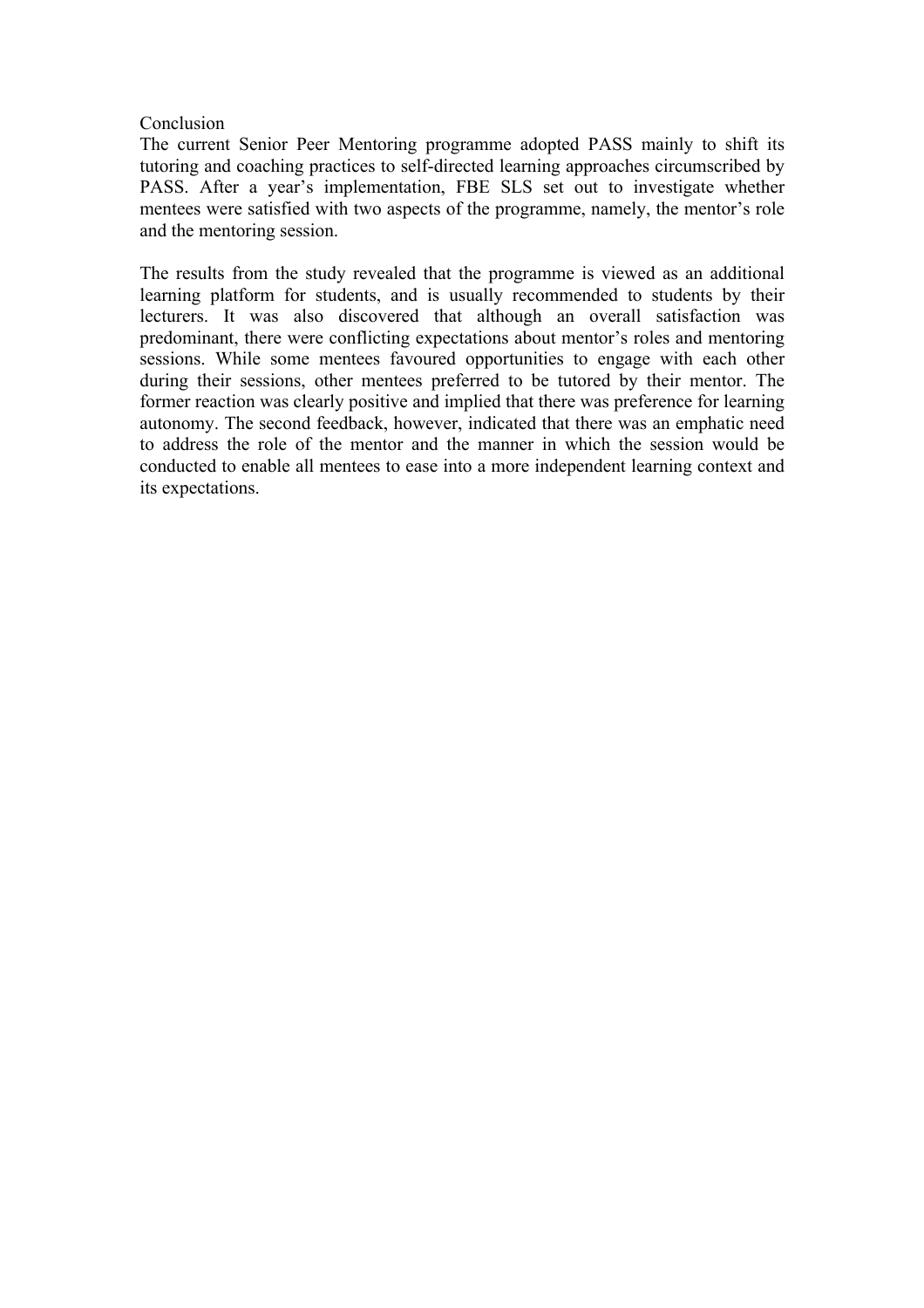#### References

Benson, C. (1995). Pacific cognitive/learning styles and the curriculum : do we know enough about our learners? Pacific Curriculum Network  $4(2)$ ,  $11 - 13$ .

Bishop, R. & Glynn, T. (2003). Culture Counts: Changing Power Relations in Education. London and New York : Zed Books.

Chu, C. (2012). Mentoring for Leadership. In K. Sanga & J. Kidman (Eds.), Harvesting Ideas: New Generation Perspectives (115-133). USP, Suva: USP Press.

Chu, C., Abella, I. S., & Paurini, S. (2013). Educational practices the benefit Pacific learners in tertiary education. Wellington: Ako Aotearoa, National Centre for Tertiary Teaching Excellence. Retrieved from https://akoaotearoa.ac.nz/.../fr-educationalpractices-that-benefit-pacific-l

Centre for the Excellence in Teaching and Learning. (2009)a Mentoring Program. Centre for Educational Development and Technology, University of the South Pacific.

Centre for Excellence in Learning and Teaching. (2009, September 9)b. Meeting of the Mentoring Program. [Meeting Minutes].

Economides, A. A. (2008). Culture-aware collaborative learning. Multicultural Education & Technology Journal 2(4), 243-267.

Fullerton, H. (Eds.). (1996). Facets of Mentoring in Higher Education 1. Staff and Educational Development Association.

Landbeck, R. & Mugler, F. (1994). Approaches to study and conceptions of learning of students at the University of the South Pacific. Research and Development in Higher Education 16, 286 – 289.

Landbeck, R. & Mugler, F. (1995). The Transition from High School to University at the University of the South Pacific, Paper presented at The Inaugural Pacific Rim - First Year Experience Conference: Travelling through transition. Queensland University of Technology in conjunction with The University of South Carolina. Brisbane, 11-14 July 1995. Retrieved October 2, 2010, from http://www.fyhe.com.au/past\_papers/papers95.htm.

Landbeck, R. (1997). What students think about good teaching: an exploratory survey at the University of the South Pacific. Directions  $19(1)$ ,  $17 - 30$ .

Latu, S. & Young, A. (2004). Teaching ICT to Pacific Island Background Students. Paper presented at the Sixth Australasian Computing Education Conference. Dunedin. Conferences in Research and Practice in Information Technology, 30. Retrieved October 11, 2012, from http://129.96.12.107/confpapers/CRPITV30Latu.pdf

Mugler, F. & Landbeck, R. (1997). Learning in the South Pacific and phenomenography across cultures. Higher Education Research and Development 16 (2), 227 - 239.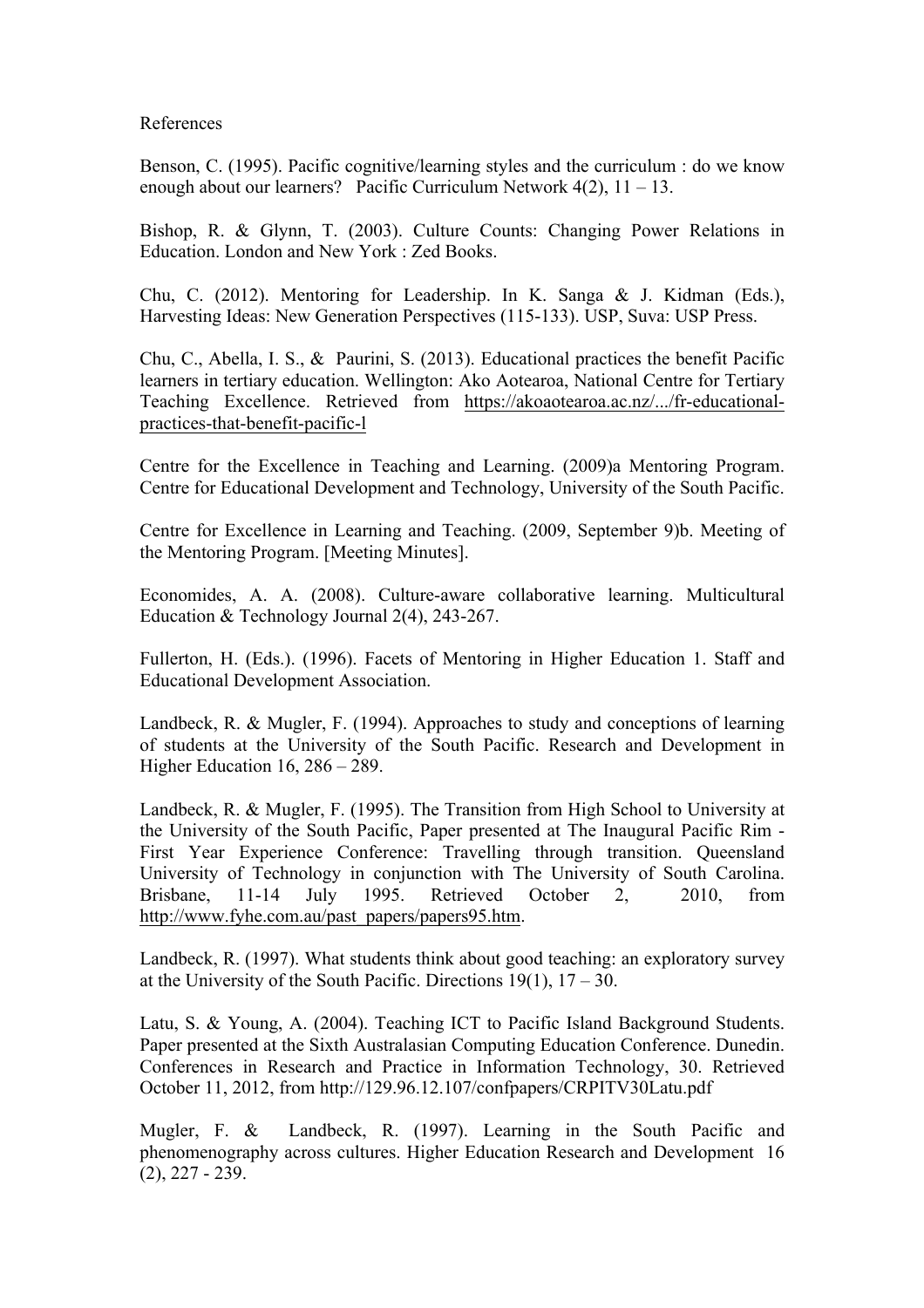Panitz, T. (1999). Collaborative versus Cooperative Learning: A Comparison of the two concepts which will help us understand the underlying nature of Interactive learning. Retrieved from http://www.capecod.net/-TPanitz/Tedspage

Peer Assisted Study Session (PASS). (2012). Accredited Supervisor Manual. National Centre for PASS, University of Wollongong, Australia.

Phan, H. P. and Deo, B. (2008). Revisiting' the South Pacific approaches to learning: a confirmatory factor analysis study. Higher Education Research and Development,  $27, 371 - 384.$ 

Phan, H. P. (2010). A theoretical perspective of learning in the Pacific context: A sociocultural perspective. Electronic Journal of Research in Educational Psychology, 8(1), 411- 428.

Ragins, B. R. (2009). Positive Identities in Action: A model of mentoring selfstructures and the motivation to mentor. In Laura M. Roberts & Jane E. Dutton (Eds.), Exploring Positive Identities and Organisation: Building a Theoretical and Research Foundation (240 – 260). New York: Taylor & Francis Group.

Robson, C. (1997). Real World Research. Oxford, UK, Cambridge: Blackwell.

Ross, C. (2009). Culturally relevant peer support for Maori and Pasifika student engagement, retention and success. Programme report. Lower Hutt: The Open Polytechnic of New Zealand. Retrieved from https://akoaotearoa.ac.nz/download/ng/file/group-4/n1364-culturally-relevant-peersupport-for-mori-and-pasifika-student-engagement-retention-and-success.pdf

Sanga, E. (2012). Pacific student success at university: Exploring what it is and how it is achieved. In K. Sanga & J. Kidman (Eds.), Harvesting Ideas: New Generation Perspectives (115-133). USP, Suva: USP Press.

Taufe'ulungaki, 'A. M. (2003). Language difficulties of Pacific students in tertiary institutions in Teaching and Learning with Pasifika students. In A. Kirkness & N. Fanene (Eds.), Teaching and Learning with Pasifika Students: A Colloquium for tertiary teachers. Centre for Educational and Professional Development, AUT University.

Terrion, J. L., & Leonard, D. (2007). A taxonomy of the characteristics of student peer mentors in higher education: Findings from a literature review. Mentoring & Tutoring: Partnership in Learning, 15(2), 149–164.

Thaman, K. H. (1996). Hints for teachers at the University of the South Pacific : (multi) cultural sensitivity. Pacific Curriculum Network, 5(2), 6 – 7. Retrieved http://www.directions.usp.ac.fj/collect/direct/index/assoc/D1065015.dir/doc.pdf.

Thaman, K. H. (2009). Towards cultural democracy in Teaching and Learning with specific references to Pacific Islands Nations (PINs). International Journal for the Scholarship of Teaching and Learning, 3(2), 2-9. Retrieved from http://www.georgiasouthern.edu/ijsotl.